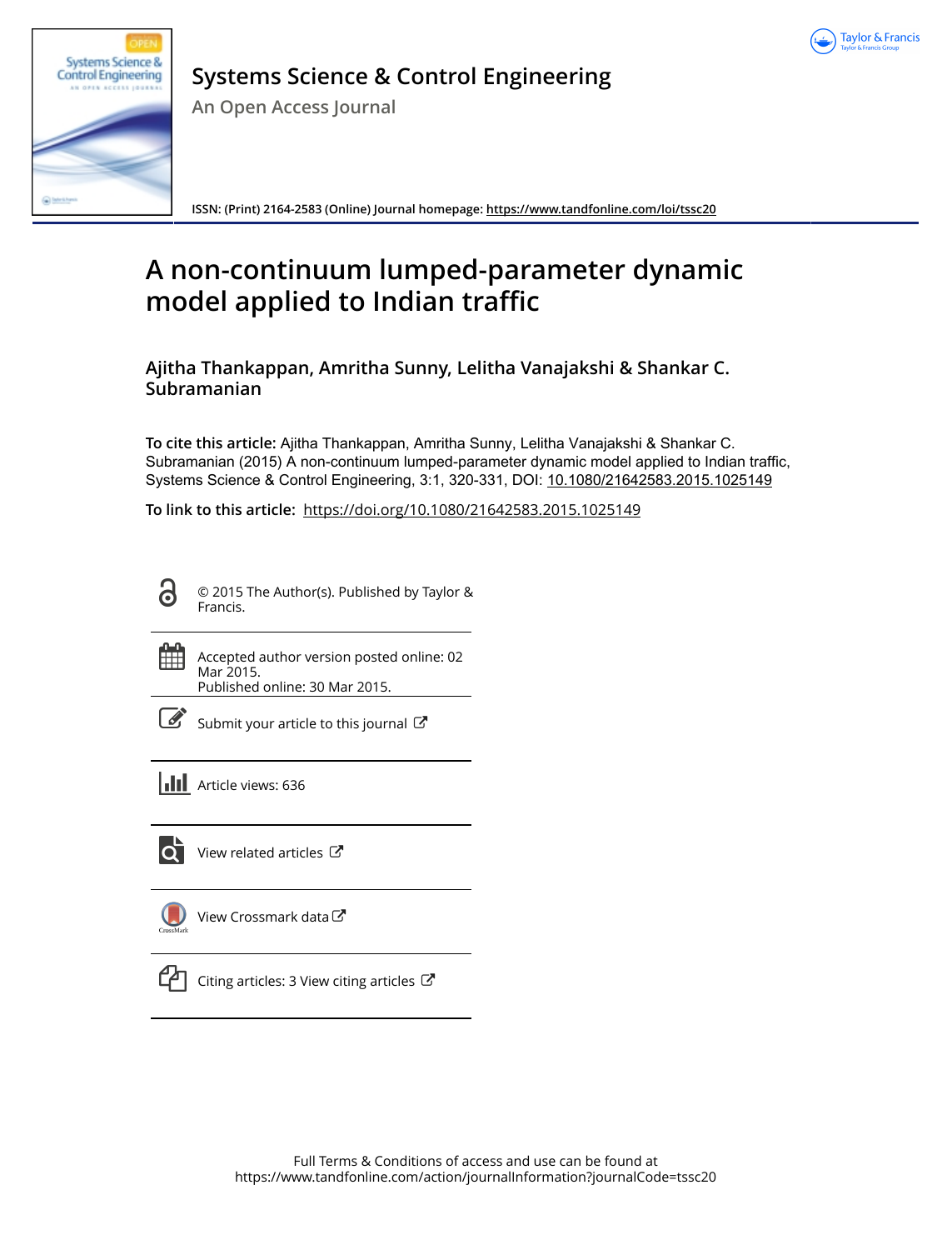<span id="page-1-1"></span>

# **A non-continuum lumped-parameter dynamic model applied to Indian traffic**

Ajitha Thankappan<sup>a</sup>, Amritha Sunny<sup>b</sup>, Lelitha Vanajakshi<sup>b∗</sup> and Shankar C. Subramanian<sup>b</sup>

<span id="page-1-0"></span>*aDepartment of Civil Engineering, Government College of Engineering, Kannur, Kerala 670 563, India; bDepartment of Civil Engineering, Indian Institute of Technology Madras, Chennai 600 036, India*

(*Received 30 August 2014; accepted 27 February 2015*)

Dynamic traffic flow models are essential for obtaining information about the time evolution of variables describing the traffic flow phenomena and have a critical role in the development and implementation of real-time applications such as Intelligent Transportation Systems. Macroscopic traffic flow models that treat the traffic as a continuum are preferred for such applications. But, existing macroscopic models characterize homogeneous traffic, and may not be directly applicable to capture the vehicle heterogeneity seen on Indian roads. To address this issue, a non-continuum macroscopic dynamic traffic flow model based on the lumped-parameter approach was developed in this study. The model was developed based on the conservation of vehicles equation and a dynamic speed equation, incorporating an empirically developed traffic stream model, which is an important contribution of this study. Using this model, an estimation scheme has been developed based on the Kalman filtering technique to estimate traffic states in real time. The proposed scheme was implemented and corroborated for the heterogeneous traffic conditions existing in India. The performance of this scheme has been evaluated and the results obtained have been found to be promising.

**Keywords:** dynamic traffic flow modelling; lumped-parameter approach; extended Kalman filter; real-time traffic state estimation

#### **1. Introduction**

The exponential increase in quantity and complexity of road traffic, coupled with insufficient developments in infrastructure to match, has led to serious traffic problems on the Indian road. A cost-effective way to manage these problems is by utilizing the existing facility more efficiently through operational means. Such an approach hinges on a better understanding of the dynamics of traffic flow through traffic flow modelling. Traffic flow models mathematically study the interactions between vehicles, drivers and infrastructure to understand and predict the dynamic behaviour of traffic and develop optimal transportation patterns and networks. Such dynamic traffic models are particularly critical in the development and implementation of real-time applications such as Intelligent Transportation Systems (ITS).

A popular ITS application is the provision of realtime information about traffic states to travellers. Such a facility requires quantification of traffic congestion in terms of speed, delay, travel time and traffic density on the road. Among these, traffic density and travel time are the most important traffic parameters that can directly be used to determine the level of congestion. However, density and travel time (or speed) are spatial parameters that cannot be easily measured from the field using automated traffic sensors. They are usually estimated from other traffic parameters that can be measured using available sensors.

Accurate mathematical models are required to process the location-based information into spatial information. Model-based estimation schemes using techniques such as Kalman filters (KFs) are being increasingly used for the purpose because deterministic models have been found to be insufficient by themselves for accurate estimation of traffic variables in real time (Jabari and Liu, [2013;](#page-11-0) Wang, Li, Chen, & Ni, [2011\)](#page-12-0). Such techniques have an additional advantage of being able to account for the uncertainty associated with traffic flow phenomena, which is of more relevance under traffic conditions such as in India where the randomness associated with traffic is high. Another advantage of this approach is that in order to estimate state variables at a given instant of time, one needs only the estimate from the previous instant of time and the measured data collected during that instant of time. Thus, unlike data or pattern-driven methods, the data measured during all the previous instants of time need not be stored, which is advantageous in places where the system is being implemented and hence a database is not available, such as under Indian conditions.

Traffic flow models have been classified into microscopic and macroscopic based on the level of detail used

∗Corresponding author. Email: [lelitha@iitm.ac.in](mailto:lelitha@iitm.ac.in)

© 2015 The Author(s). Published by Taylor & Francis.

This is an Open Access article distributed under the terms of the Creative Commons Attribution License [\(http://creativecommons.org/Licenses/by/4.0/\)](http://creativecommons.org/Licenses/by/4.0/), which permits unrestricted use, distribution, and reproduction in any medium, provided the original work is properly cited.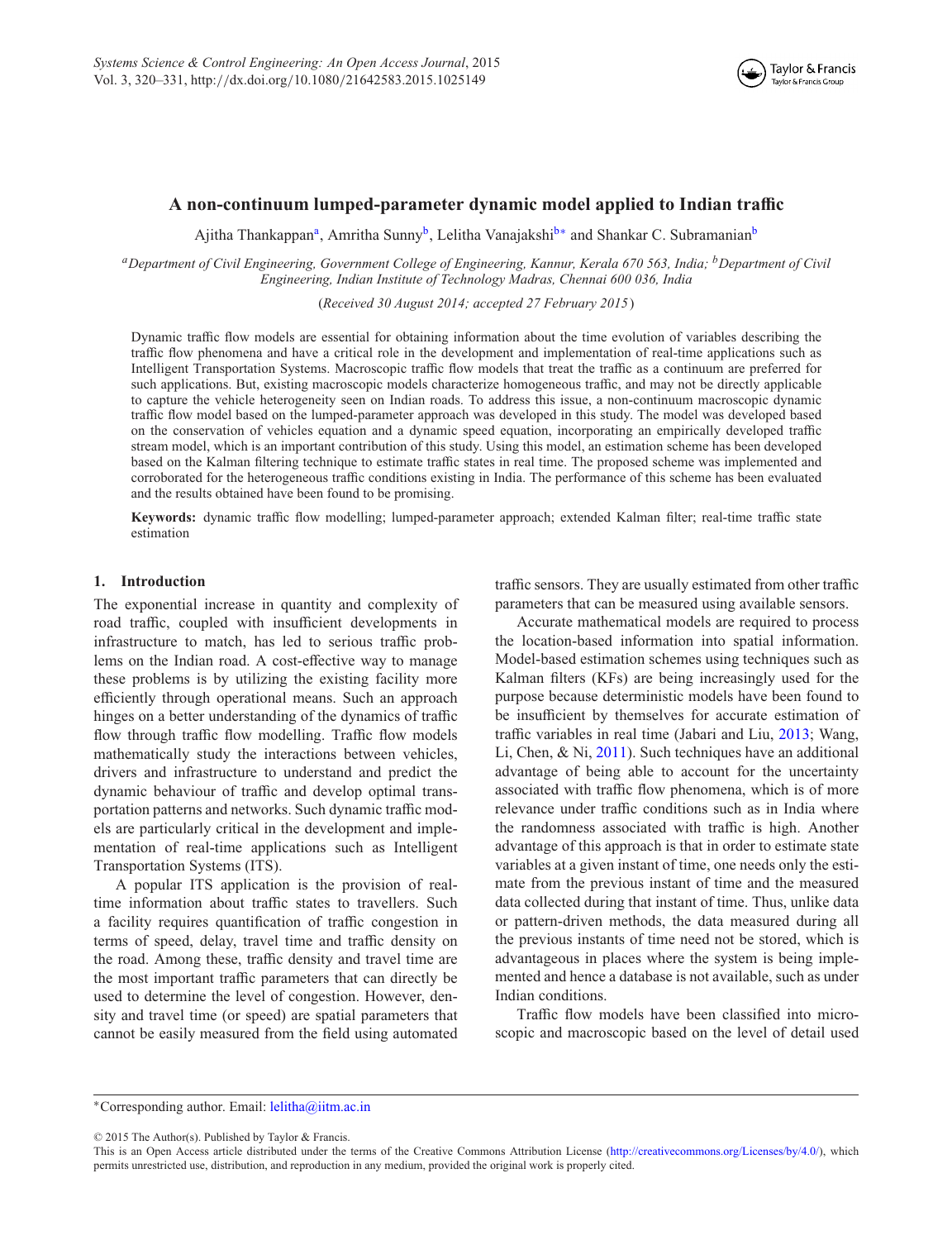to describe traffic. Macroscopic traffic flow models are better suited for real-time applications and hence such an approach is attempted in this study. A majority of the macroscopic models reported in literature treat traffic as a continuum (Hoogerdoorn & Bovy, [2001\)](#page-11-1). However, this continuum approach to model traffic flow has been criticized by several researchers (Papageorgiou, [1998;](#page-12-1) Tyagi, Darbha, & Rajagopal, [2009\)](#page-12-2). The number of vehicles in a typical section of roadway is limited and cannot be described as a continuum, even in congested condition. Furthermore, continuum models allow the two-way propagation of disturbances, which is unrealistic for the traffic scenario. Because of these issues, alternative noncontinuum approaches have been attempted for modelling traffic flow (Daganzo, [1994a,](#page-11-2) [1994b;](#page-11-3) Tyagi, Darbha, & Rajagopal, [2008\)](#page-12-3). The present study proposed a noncontinuum macroscopic dynamic traffic flow model for the estimation of traffic density using Kalman filtering technique. A few studies in this area of model-based density estimation are listed in the following table.

The modelling studies mentioned above have predominantly dealt with homogeneous traffic conditions. A few models developed for heterogeneous traffic conditions are discussed in this section. Logghe and Immers [\(2003\)](#page-11-4) developed an extended Lighthill, Whitham and Richard (LWR) model to include different classes of vehicles. A microscopic theory of spatial-temporal congested traffic patterns in heterogeneous traffic flow with a variety of driver behavioural characteristics and vehicle parameters was presented by Kerner and Klenov [\(2004\)](#page-11-5) based on threephase traffic theory. A recent addition to heterogeneous traffic modelling is by Tang, Huangb, Zhao, and Shang [\(2009\)](#page-12-4), where a new dynamic car-following model has been developed by applying the relationship between the microscopic and macroscopic variables. Studies reported from India include a few on the use of macroscopic models (Anand, Vanajakshi, & Subramanian, [2011;](#page-11-6) Padiath, Vanajakshi, & Subramanian, [2010;](#page-12-5) Padiath, Vanajakshi, Subramanian, & Manda, [2009;](#page-11-7) Tiwari, Fazio, Gaurav, & Chatteerjee, [2008\)](#page-12-6). Other reported studies have focused on microscopic models that are not suited for real-time applications (Chakroborty & Kikuchi, [1999;](#page-11-8) Chakroborty & Maurya, [2008;](#page-11-9) Gupta, Chakroborty, & Mukherjee, [1998;](#page-11-10) Mallikarjuna & Rao, [2009;](#page-11-11) Mathew, Gundaliya, & Dhingra, [2006;](#page-11-12) Maurya & Chakroborty, [2008;](#page-11-13) Venkatesan, Gowri, & Sivanandan, [2008\)](#page-12-7).

Thus, although there are a number of reports on macroscopic traffic flow, most of them focused on homogeneous traffic conditions. Reported heterogeneous traffic flow modelling has been mainly of the microscopic type, which is not applicable for real-time applications. Macroscopic models that are computationally tractable are particularly suitable for representing the real-time stream features such as traffic congestion on Indian urban

| No. | Authors (year)                                      | Facility type, data source and type of data                                  | Parameter estimated and technique used                                     |
|-----|-----------------------------------------------------|------------------------------------------------------------------------------|----------------------------------------------------------------------------|
| 1.  | Gazis and Knapp (1971)                              | Freeway, location-based, field data                                          | Density, model-based extended Kalman<br>filter (EKF) approach              |
| 2.  | Nahi and Trivedi (1973)                             | Freeway, location-based, field data as<br>well as simulated data             | Density, model-based KF approach                                           |
| 3.  | Gazis and Szeto (1974)                              | Multilane roadway, location-based,<br>field data                             | Density and speed, model-based KF<br>approach                              |
| 4.  | Houpt, Kurkjian, Gershwin, and<br>Willsky (1979)    | Freeway, location-based, Field data as<br>well as simulated data             | Density, model-based scalar KF<br>approach                                 |
| 5.  | Willsky et al. (1980)                               | Freeway, location-based, field data as<br>well as simulated data             | Density and speed, model-based KF<br>approach                              |
| 6.  | Kurkjian et al. (1980)                              | Freeway, location-based, field data as<br>well as simulated data             | Density, model-based scalar KF<br>approach                                 |
| 7.  | Hoogendoorn and Bovy (2000)                         | Simulated data                                                               | Density and speed, method of moments                                       |
| 8.  | Zhongke $(2003)$                                    | Freeway, location-based, field data as<br>well as simulated data             | Density, model-based EKF approach                                          |
| 9.  | Sun, Muñoz, and Horowitz (2004)                     | Highway, location-based and spatial,<br>field data as well as simulated data | Density, mixture KF approach                                               |
| 10. | Wang and Papageorgiou (2005)                        | Freeway, location-based and field data<br>as well as simulated data          | Density and speed, model-based EKF<br>approach                             |
| 11. | Chu, Oh, and Recker (2005)                          | Freeway, location-based, field data as<br>well as simulated data             | Density and travel time, model-based<br>adaptive Kalman filter approach    |
| 12. | Hegyi, Girimonte, Babuska, and<br>DeSchutter (2006) | Freeway, location-based, field data as<br>well as simulated data             | Density and speed, METANET<br>$Model + EKF$ and unscented<br>Kalman filter |
| 13. | Wang, Papageorgiou, and Messmer<br>(2007)           | Freeway, location-based and field data<br>as well as simulated data          | Density and speed, model-based EKF<br>approach                             |
| 14. | Wang, Papageorgiou, and Messmer<br>(2008)           | Freeway, location-based and field data<br>as well as simulated data          | Density and speed, model-based EKF<br>approach                             |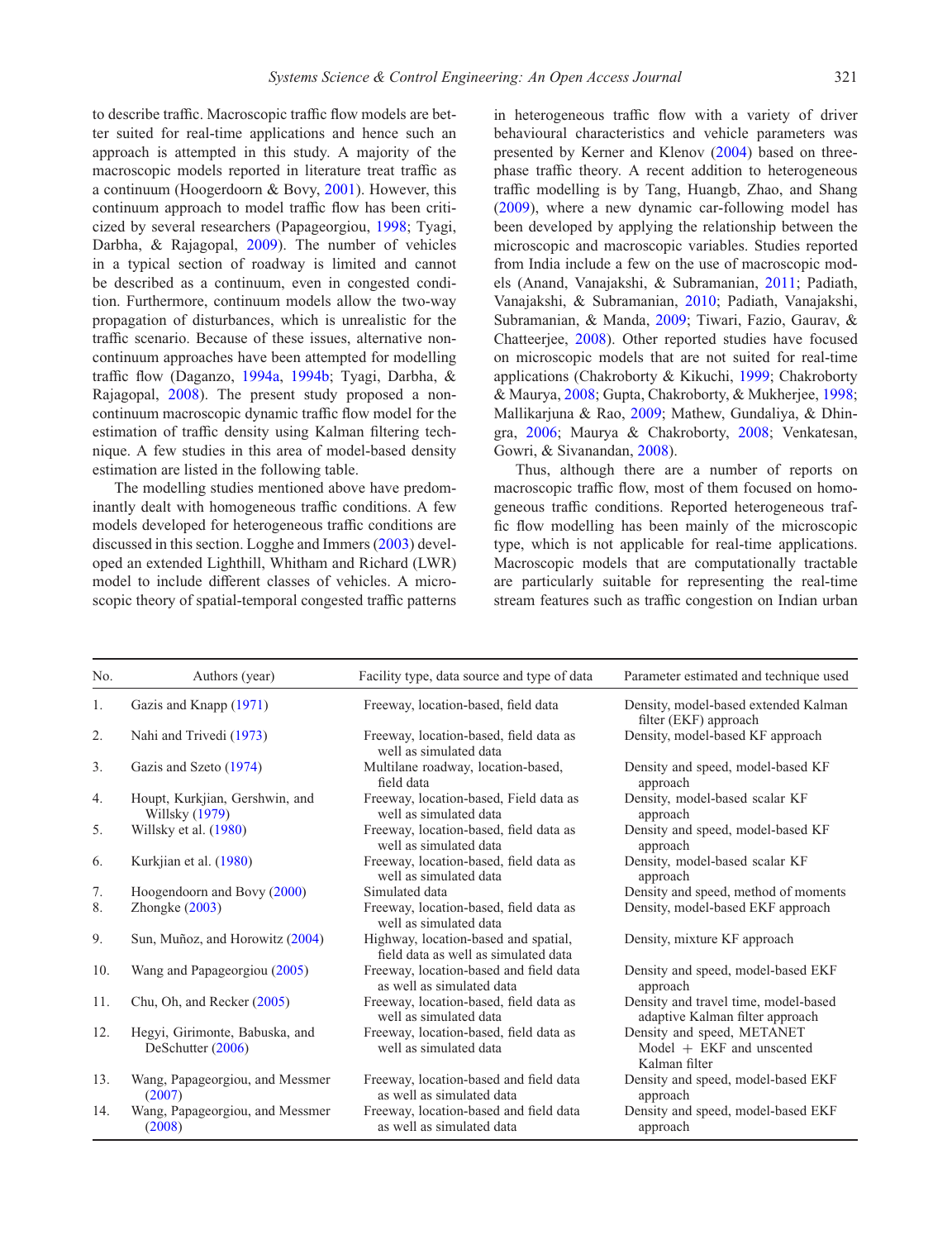roads. Due to the unsuitability of continuum models, noncontinuum models are gaining importance in traffic modelling and this study presents one such model. A lumpedparameter macroscopic dynamic traffic flow model based on a non-continuum approach for the estimation of traffic density using the Kalman filtering technique is proposed here. The model formulation employed the law of conservation of vehicles inside a road section and a dynamic speed equation obtained using a traffic stream model. The chosen stream model was a two-regime steady-state speed– density relation that was developed for the specific traffic condition being analysed. Density and aggregate space mean speed were considered as the state variables of interest in this model. Using this model, an estimation scheme was developed based on the Kalman filtering technique. All traffic variables were quantified without considering traffic lanes in order to account for the lack of lane discipline. The scheme was first designed and implemented without considering the heterogeneity of traffic. In the next stage, the heterogeneity was incorporated into the scheme in two ways. In the first approach, heterogeneity was incorporated by expressing all variables in standard Passenger Car Unit (PCU) equivalent values (IRC, [1990\)](#page-11-22). In the second approach, heterogeneity was incorporated by explicitly considering different categories of vehicles into the modelling and estimation processes. The above estimation schemes were corroborated using field data. The results showed the efficacy of the developed model and the estimation scheme in real-time estimation of traffic state under the heterogeneous traffic conditions existing in India.

## **2. The proposed model**

The model proposed in this study is developed in a statespace form appropriate for the design of model-based scheme for estimation of traffic density using the Kalman filer. A dynamic non-continuum lumped-parameter macroscopic model was formulated for describing the flow of traffic. In the lumped-parameter approach, within a small section of roadway, the spatial variation of traffic variables (such as density, speed, etc.) is neglected and it is assumed that the variables depend only on time. The typical section length with automated data collection is less than 1 km and it is reasonable to make this assumption for this distance. The length of the section (*L*) used in this study is also in this range. To apply this procedure to a longer roadway, it must be divided into sections within which it is reasonable to neglect spatial variations in traffic characteristics. A schematic diagram of a typical road section is shown in Figure [1.](#page-3-0) The lumped-parameter approach results in the governing equations of the model being ordinary differential equations (ODEs) (in the continuous time domain) and ordinary difference equations (in the discrete time domain).

The number of vehicles inside the section per unit length (density) and the average space mean speed of traffic are spatial parameters that are difficult to measure in the



<span id="page-3-0"></span>Figure 1. Schematic diagram of a typical road section.

field. However, being spatial in nature, they are good indicators of the state of traffic. Hence, they were considered as the macroscopic state variables in this study. The first governing equation of the model was formulated based on the conservation of vehicles inside the section as follows.

Let  $N(k)$  denote the number of vehicles inside the section at the *k*th instant of time. Then, the conservation of vehicles inside the section for a time step of *h* can be represented as

$$
N(k+1) = N(k) + h(q_{en}(k) - q_{ex}(k) + q_{side}(k)), \quad (1)
$$

where  $q_{en}(k)$  is the flow rate at which vehicles are entering into the section,  $q_{ex}(k)$  is the flow rate at which vehicles are exiting from the section and  $q_{\text{side}}(k)$  is the net flow rate at which the vehicles are entering into the section from the side road in the time interval  $(k, k + 1)$ .

Dividing Equation (1) by the length of the section (*L*) resulted in

$$
\rho(k+1) = \rho(k) + \frac{h}{L}(q_{en}(k) - q_{ex}(k) + q_{side}(k)), \quad (2)
$$

where  $\rho(k + 1)$  denotes the density inside the section at the  $(k + 1)$ th instant of time.

The second governing equation of the model is a dynamic speed equation formulated by incorporating the appropriate stream model for the specific traffic under study. A two-regime steady-state speed–density relationship was found to be the best fit for the traffic under study (Ajitha and Vanajakshi, [2012\)](#page-11-23). The second governing equation was then obtained with the motive of minimizing the error (*e*) between the speed values estimated using this steady-state speed–density relation  $v(\rho)$ and the observed speed values *v*, that is,  $e = v(\rho) - v$ . The time evolution of this error was hypothesized to behave as governed by

$$
\frac{de}{dt} = -a \cdot e(t),\tag{3}
$$

where the parameter *a* was selected to be positive. This equation is a linear homogeneous ODE and it is well known that its unique solution is  $e(t) = e(0) \exp(-at)$ (Coddington, [1989\)](#page-11-24), where *e*(0) is the initial error (can be either positive or negative). Thus, the error will converge to zero with time. Although there may be other choices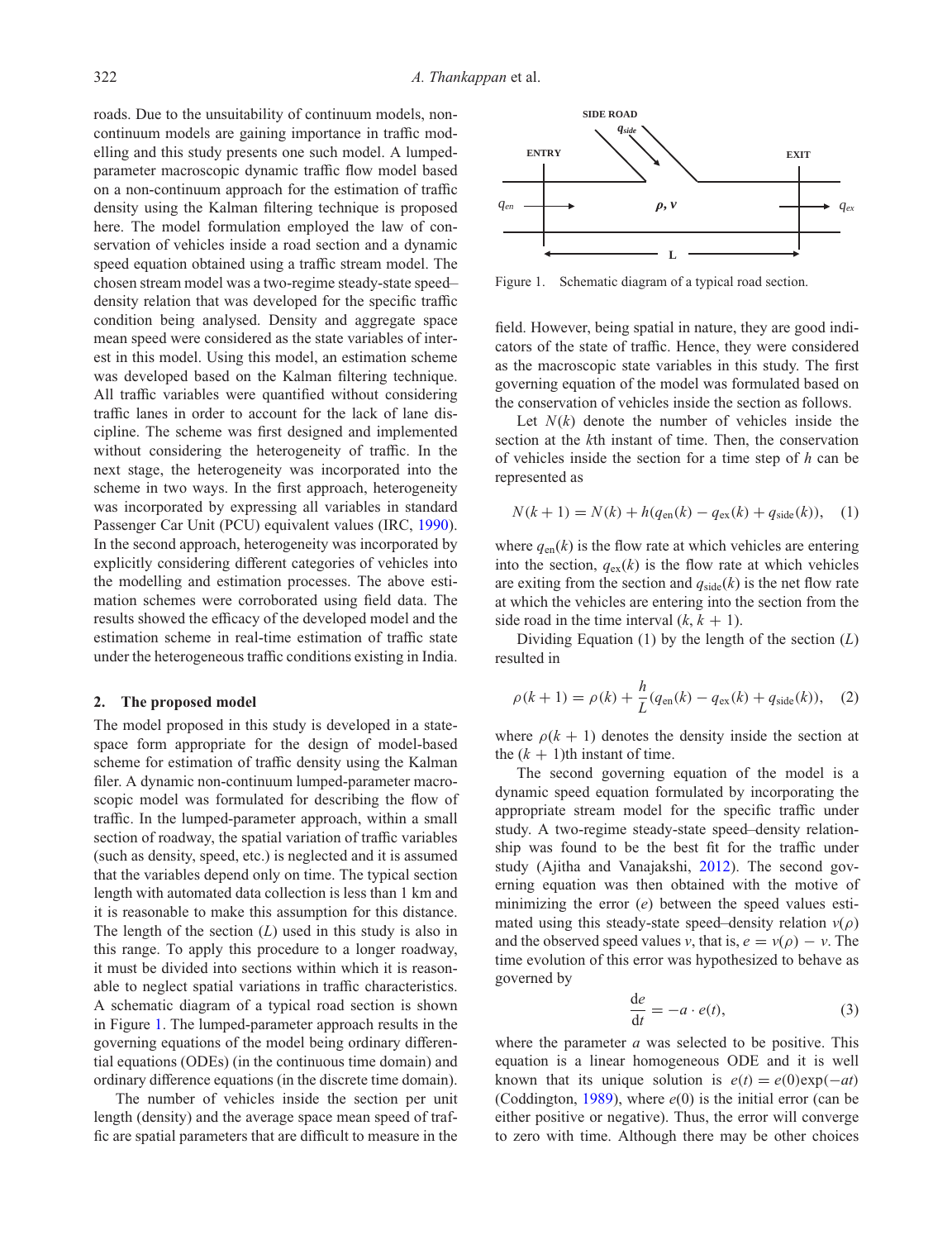for describing the time evolution of the error function, an exponentially decaying error function (an exponential function is a very commonly used function in many phenomenological studies) has been chosen in this study since its performance will be comparably good to any alternate choice. This approach has been applied in other studies involving the dynamical systems approach (Ioannou & Chien, [1993;](#page-11-25) Swaroop, Hedrick, Chien, & Ioannou, [1994\)](#page-12-14).

Substituting  $e = v(\rho) - v$  in Equation (3) and rearranging resulted in

$$
\frac{d(v(\rho))}{d\rho} \cdot \frac{d\rho}{dt} - \frac{dv}{dt} = -a \cdot (v(\rho) - v). \tag{4}
$$

Discretizing Equation (4) using a time step *h* resulted in

$$
\frac{d(v(\rho))}{d\rho} \frac{(\rho(k+1) - \rho(k))}{h} - \frac{(v(k+1) - v(k))}{h}
$$
  
=  $-a(v(\rho) - v(k)).$  (5)

By substituting  $(\rho(k+1) - \rho(k))/h = (1/L)(q_{en}(k)$  $q_{ex}(k) + q_{side}(k)$  from Equation (2), the dynamic equation for average space mean speed inside the section (i.e. the equation governing the evolution of *v*) was obtained as

$$
v(k+1) = v(k) + ah(v(\rho) - v(k))
$$

$$
+ \frac{h}{L} \frac{d(v(\rho))}{d\rho} (q_{en}(k) - q_{ex}(k) + q_{side}(k)),
$$
 (6)

where  $v(k + 1)$  denotes the average space mean speed of traffic inside the section at the  $(k + 1)$ th instant of time.

Thus, the general formulation of the non-continuum lumped-parameter model is represented by Equations (2) and (6). Here, the heterogeneity of traffic was not explicitly considered. The site-specific speed–density relationship  $v(\rho)$  was also developed without considering heterogeneity and was incorporated in Equation (6). Brief descriptions of the developed speed–density relation and the details on incorporating it in Equation (6) are provided below.

Based on the field data collected from the study site, the best-fitting speed–density relation was identified empirically (Ajitha & Vanajakshi, [2012\)](#page-11-23). To take into account the lack of lane discipline, the roadway was analysed without considering the traffic lanes and hence flow was expressed in veh/hr and density in veh/km. Using this data, the bestfitting traffic stream model was found to be a two-regime model with a constant speed in the free-flow regime and the speed decreasing nonlinearly in the congested regime up to the point where the jam density is reached. The functional form of this two-regime speed–density relation was obtained as

$$
v = \begin{cases} 47 & \text{when } 0 \le \rho \le 156, \\ 20.226 \left( \frac{519}{\rho} - 1 \right) & \text{when } 156 \le \rho \le 519, \end{cases} (7)
$$

where the speed  $\nu$  is expressed in kmph and the density  $\rho$ in veh/km.

Incorporating this in Equation (6), the dynamic speed equation is reduced to

$$
v(k + 1)
$$
  
= 
$$
\begin{cases} v(k) + ah(47 - v(k)) & \text{when } 0 \le \rho(k) \le 156, \\ v(k) + ah\left(20.226\left(\frac{519}{\rho(k)} - 1\right) - v(k)\right) \\ -\frac{10497.29h}{L \cdot (\rho(k))^{2}} (q_{en}(k) - q_{ex}(k) + q_{side}(k)) \\ \text{when } 156 \le \rho(k) \le 519. \end{cases}
$$
 (8)

Equations (2) and (8) represent the complete model for traffic without considering heterogeneity. This model was represented in the state-space form appropriate for the design of a model-based estimation scheme using the KF (more explanation on the KF is given in Section 3). However, a necessary condition for the KF to work correctly is that the system for which the states are to be determined is observable. A system is said to be observable if the internal states of the system can be determined using only the knowledge about the system out puts. Observability for a discrete time linear system can be tested by checking the rank of the obsevability matrix.

Consider a linear system whose model takes the form:

$$
\mathbf{x}_{k+1} = \mathbf{A}\mathbf{x}_k + \mathbf{B}\mathbf{u}_k + \mathbf{w}_k, \tag{9}
$$

$$
\mathbf{z}_k = \mathbf{H}\mathbf{x}_k + \mathbf{v}_k, \tag{10}
$$

where,  $\mathbf{x}_k$  is the system state,  $\mathbf{z}_k$  is the system output,  $\mathbf{u}_k$ is the system input,  $w_k$  is the process disturbance and  $v_k$ is the measurement noise at the *k*th instant of time. The matrix **A** relates the state at the *k*th instant of time to the state at  $(k + 1)$ th instant of time and the matrix **B** relates the input to the state.

Then the system governed by Equations (2) and (8) is observable if and only if the observability matrix (**O**) given by

$$
\mathbf{O} = \begin{bmatrix} \mathbf{H} \\ \mathbf{H}\mathbf{A}^2 \\ \vdots \\ \mathbf{H}\mathbf{A}^{n-1} \end{bmatrix},
$$

has rank equal to *n*, the order of the system (Gopal, [1984\)](#page-11-26).

For the system under study represented by Equations (3) and (9), the values of the parameters, **A** and **H** for the free-flow regime were derived as

$$
\mathbf{A} = \begin{bmatrix} 1 & 0 \\ 0 & 1 - ah \end{bmatrix}, \quad \mathbf{H} = \begin{bmatrix} 0 & 1 \end{bmatrix}.
$$

The corresponding observability matrix was obtained as

$$
\mathbf{O} = \begin{bmatrix} 0 & 1 \\ 0 & 1 - ah \end{bmatrix}.
$$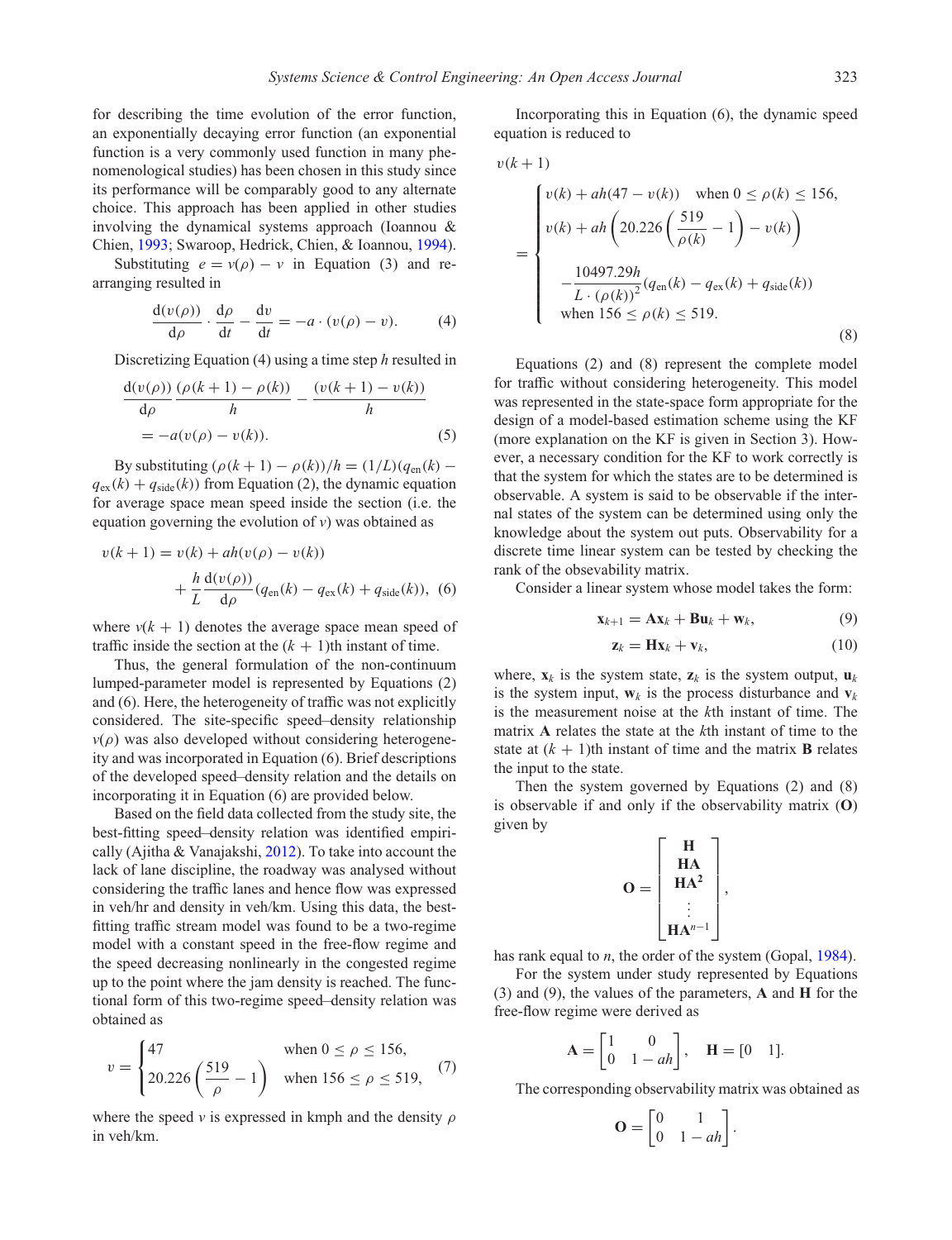The rank of this observability matrix was found to be 1 and thus the system is found to be unobservable in the free-flow regime.

To make the system observable, the governing equation for density as represented by Equation (2) was modified by expressing the flow passing exit section  $q_{\text{ex}}$  in terms of the average space mean speed of traffic passing the exit location using the fundamental equation of traffic flow given by

$$
q_{\text{ex}}(k) = \rho(k)v_{\text{ex}}(k),\tag{11}
$$

where  $\rho$  is the density and  $v_{ex}$  is the average space mean speed of vehicles calculated using individual speed measurements at the exit. Substituting Equation (11) in Equation (2) provided:

$$
\rho(k+1) = \rho(k) + \frac{h}{L}(q_{\text{en}}(k) - \rho(k)v_{\text{ex}}(k) + q_{\text{side}}(k)).
$$
\n(12)

Incorporating this change in the dynamic equation for speed (Equation (7)), the governing equation for speed is reduced to

$$
v(k + 1)
$$
  
= 
$$
\begin{cases} v(k) + ah(47 - v(k)) & \text{when } 0 \le \rho(k) \le 156, \\ v(k) + ah\left(20.226\left(\frac{519}{\rho(k)} - 1\right) - v(k)\right) \\ + \frac{-10497.29h}{L \cdot (\rho(k))^2} (q_{en}(k) - \rho(k) \cdot v_{ex}(k) \\ + q_{side}(k)) & \text{when } 156 \le \rho(k) \le 519. \end{cases}
$$
 (13)

The check for observability of the system governed by the modified state equations (Equations (12) and (13)) was again carried out for free-flow and congested regimes as detailed above and the rank for the new observability matrices was found to be equal to 2 and thus the system was observable. Equations (12) and (13) govern the traffic system without considering heterogeneity. This model was then modified to incorporate heterogeneity in two different ways as explained below.

One common approach to consider the mixture of different categories of vehicles in a traffic stream is to convert them into a homogeneous equivalent using standard PCU values (IRC, [1990\)](#page-11-22). This approach has been first adopted in this study to account for the effect of presence of several vehicle types. Thus, in Equations (12) and (13), traffic flow was considered in PCU/hr and traffic density in PCU/km. The site-specific speed–density relationship  $v(\rho)$  was developed using PCU converted data (Ajitha & Vanajakshi, [2012\)](#page-11-23) and was incorporated in Equation (13). While developing  $v(\rho)$  in this case, the data were measured separately for different categories of vehicles and then converted in to PCU units. The functional form of this

speed–density relationship was obtained as

$$
v = \begin{cases} 47 & \text{when } 0 \le \rho \le 143, \\ 23.5 \left( \frac{429}{\rho} - 1 \right) & \text{when } 143 \le \rho \le 429, \end{cases}
$$
 (14)

where the density  $\rho$  is in PCU/km.

Incorporating this in Equation (13), the dynamic speed equation is reduced to

$$
v(k + 1)
$$
  
= 
$$
\begin{cases} v(k) + ah(47 - v(k)) & \text{when } 0 \le \rho(k) \le 143, \\ v(k) + ah\left(23.5\left(\frac{429}{\rho(k)} - 1\right) - v(k)\right) \\ -\frac{10081.5h}{L \cdot (\rho(k))^{2}}(q_{en}(k) - \rho(k) \cdot v_{ex}(k) \\ +q_{side}(k)) & \text{when } 143 \le \rho(k) \le 429. \end{cases}
$$
(15)

Thus, the complete model formulation after PCU incorporation was represented by Equations (12) and (15) with flow rates and density expressed in PCU/hr and PCU/km, respectively.

Another way of introducing heterogeneity in traffic flow is to consider different categories separately in the modelling process. The classification considered in this study was the three vehicle groups, namely two wheelers (TWs), three wheelers (ThWs) and four wheelers (FWs). TWs include motorcycles, scooters and mopeds and ThWs include auto-rickshaws and small three-wheeled tempos. The FW category can be further subdivided into classes such as light passenger cars, heavy commercial vehicles, and others. However, due to the difficulty in manual data extraction, this classification was followed in the present study. The procedure can be easily extended for other classes, if data are available. The above developed model was modified by incorporating separate state equations for the three different classes of vehicles considered, namely TWs, ThWs and FWs. The first three equations of the modified model were based on the conservation of the three classes of vehicles inside the section and was obtained as

$$
\rho_{\text{TW}}(k+1) = \rho_{\text{TW}}(k) + \frac{h}{L} (q_{\text{en}}^{\text{TW}}(k) - \rho_{\text{TW}}(k))
$$

$$
\cdot v_{\text{ex}}^{\text{TW}}(k) + q_{\text{side}}^{\text{TW}}(k)), \tag{16}
$$

$$
\rho_{\text{ThW}}(k+1) = \rho_{\text{ThW}}(k) + \frac{h}{L}(q_{\text{en}}^{\text{ThW}}(k) - \rho_{\text{ThW}}(k)
$$

$$
\cdot v_{\text{ex}}^{\text{ThW}}(k) + q_{\text{side}}^{\text{ThW}}(k)),\tag{17}
$$

$$
\rho_{\rm FW}(k+1) = \rho_{\rm FW}(k) + \frac{h}{L}(q_{\rm en}^{\rm FW}(k) - \rho_{\rm FW}(k)
$$

$$
\cdot v_{\rm ex}^{\rm FW}(k) + q_{\rm side}^{\rm FW}(k)). \tag{18}
$$

The remaining three equations were dynamic speed equations formulated using the stream models developed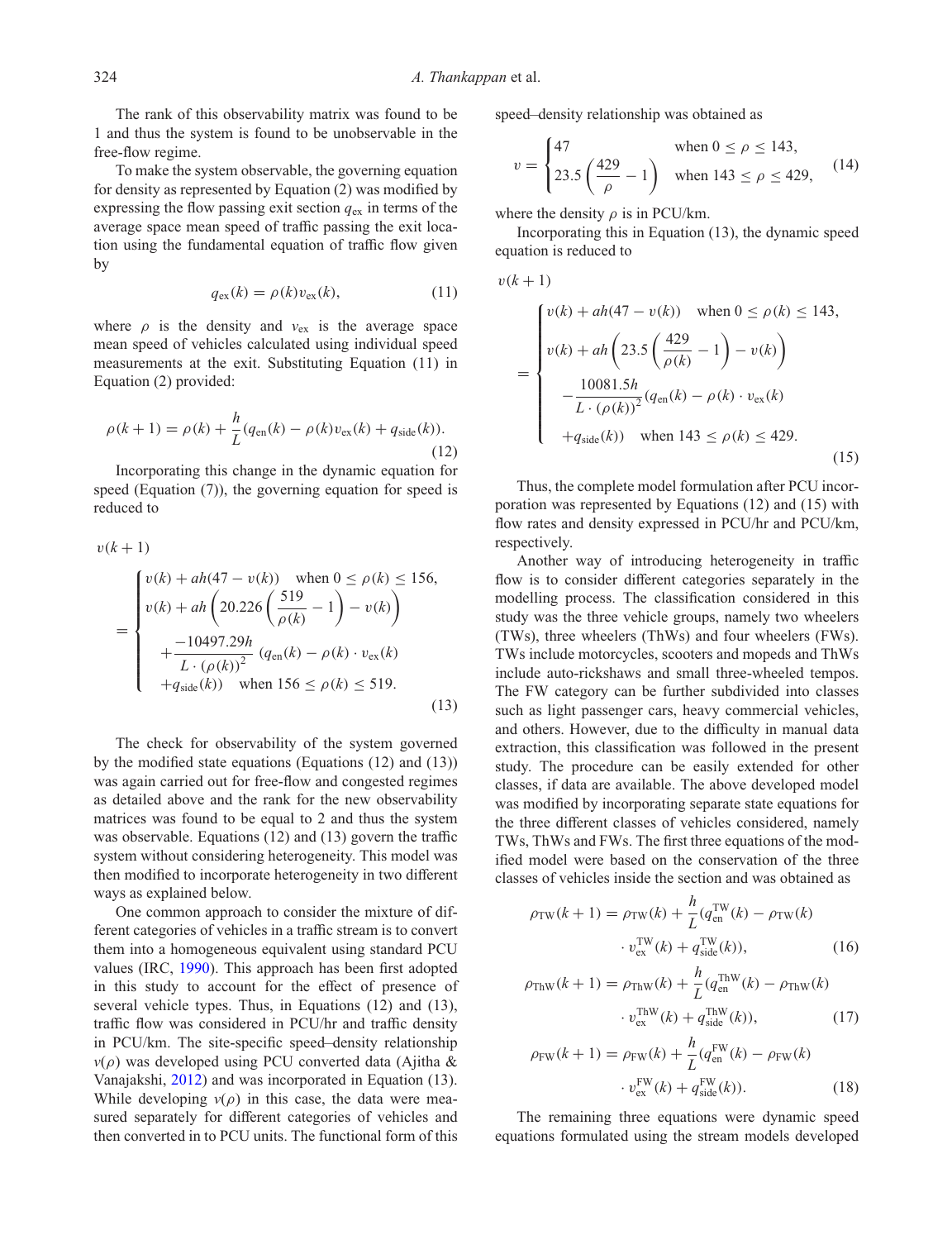for these three classes. The stream models developed for the three categories of vehicles (Ajitha & Vanajakshi, [2012\)](#page-11-23) were

$$
v_{\text{TW}} = \begin{cases} 48 & \text{when } 0 \le \rho_{\text{TW}} \le 87, \\ 18.316 \left( \frac{315}{\rho_{\text{TW}}} - 1 \right) & \text{when } 87 \le \rho_{\text{TW}} \le 315, \end{cases}
$$
(19)

$$
v_{\text{ThW}} = \begin{cases} 40 & \text{when } 0 \le \rho_{\text{ThW}} \le 14, \\ 18.065 \left( \frac{45}{\rho_{\text{ThW}}} - 1 \right) & \text{when } 14 \le \rho_{\text{ThW}} \le 45, \\ \end{cases}
$$
 (20)

$$
v_{\text{FW}} = \begin{cases} 50 & \text{when } 0 \le \rho_{\text{FW}} \le 57, \\ 23.208 \left( \frac{180}{\rho_{\text{FW}}} - 1 \right) & \text{when } 57 \le \rho_{\text{FW}} \le 180. \end{cases}
$$
(21)

Using these equations, the formulated dynamic speed equations for TWs, ThWs and FWs were obtained as  $v_{\text{TW}}(k+1)$ 

$$
\begin{cases}\nv_{\text{TW}}(k) + ah(48 - v_{\text{TW}}(k)) \\
\text{when } 0 \le \rho_{\text{TW}}(k) \le 87, \\
v_{\text{TW}}(k) + ah\left(18.316\left(\frac{315}{\rho_{\text{TW}}(k)} - 1\right) - \frac{5769.54h}{L.(\rho_{\text{TW}}(k))^2} (q_{\text{en}}^{\text{TW}}(k) - \rho_{\text{TW}}(k) \cdot v_{\text{ex}}^{\text{TW}}(k) + q_{\text{side}}^{\text{TW}}(k)) \\
\text{when } 87 \le \rho_{\text{TW}}(k) \le 315,\n\end{cases}
$$
\n(22)

 $v_{\text{ThW}}(k+1)$  $\epsilon$ 

$$
v_{\text{ThW}}(k) + ah(40 - v_{\text{ThW}}(k))
$$
  
when  $0 \le \rho_{\text{ThW}}(k) \le 14$ ,  

$$
v_{\text{ThW}}(k) + ah\left(18.065\left(\frac{45}{\rho_{\text{ThW}}(k)} - 1\right)\right)
$$

$$
- v_{\text{ThW}}(k)\left(-\frac{812.925h}{L \cdot (\rho_{\text{ThW}}(k))^2} (q_{\text{en}}^{\text{ThW}}(k))\right)
$$

$$
- \rho_{\text{ThW}}(k) \cdot v_{\text{ex}}^{\text{ThW}}(k) + q_{\text{side}}^{\text{ThW}}(k))
$$
  
when  $14 \le \rho_{\text{ThW}}(k) \le 45$ , (23)

 $v_{\text{FW}}(k+1)$ 

$$
\begin{cases}\nv_{\text{FW}}(k) + ah(50 - v_{\text{FW}}(k)) \\
\text{when } 0 \le \rho_{\text{FW}}(k) \le 57, \\
v_{\text{FW}}(k) + ah\left(23.208\left(\frac{180}{\rho_{\text{FW}}(k)} - 1\right) - v_{\text{FW}}(k)\right) - \frac{4177.44h}{L \cdot (\rho_{\text{FW}}(k))^2} (q_{\text{en}}^{\text{EW}}(k) - \rho_{\text{FW}}(k) \cdot v_{\text{ex}}^{\text{FW}}(k) + q_{\text{side}}^{\text{EW}}(k)) \\
\text{when } 57 \le \rho_{\text{FW}}(k) \le 180.\n\end{cases} (24)
$$

Thus, it can be seen that all the above models have two components – one component that was derived using the conservation of vehicles and the hypothesis regarding the evolution of the error *e*, which will hold for any road segment. The second component was obtained from a traffic stream model. Such a stream model is not available for Indian road traffic conditions and hence is one of the contributions of this study. It is well known that traffic stream models are section-/location-dependent (Gartner, Messer, & Rathi, [2001\)](#page-11-27). Hence, the model is transferable only to sections with similar characteristics. In other cases, the section-specific stream models need to be known or developed.

Next, the estimation scheme was developed using the Kalman filtering technique. The KF is an optimal state estimator applicable for dynamic systems. Although it was originally derived for linear systems, it can be extended to nonlinear systems and the filter so obtained is referred to as the EKF. In the present study, as the models developed are linear in the uncongested or free-flow regime and nonlinear in the congested regime, both the linear and the EKFs were used to estimate the traffic state as detailed below.

#### **3. Estimation scheme**

The KF (Kalman, [1960\)](#page-11-28) is a popular tool for recursive estimation of variables that characterize a system (these variables are usually referred to as 'state variables'). The KF is a model-based estimation scheme that takes into account the stochastic properties of the process disturbance and the measurement noise. The process disturbance and the measurement noise are assumed to be independent of one another, white and normally distributed with zero mean. The KF works like a predictor corrector algorithm, that is, it first predicts an 'a priori' estimate of the state variables using the system model and the state estimate from the previous time interval, and then corrects the same using measurements to obtain an 'a posteriori' state estimate. The KF has been widely used in many disciplines including the field of transportation (Nanthawichit, Nakatsuji, & Suzuki, [2003;](#page-11-29) Okutani & Stephanedes, [1984;](#page-11-30) Wang & Papageorgiou, [2005;](#page-12-11) Wang, Papageorgiou, & Messmer, [2008\)](#page-12-13). The KF is used for estimation and prediction when the governing equations of the system are linear. When the governing equations are nonlinear, an EKF (Jazwinsky, [1970\)](#page-11-31) is commonly used. The EKF linearizes the governing equations at each time step about the estimate obtained from the previous time step.

Using the traffic flow models presented in the previous section, the estimation scheme was obtained as explained below. In the first case, where heterogeneity was not considered, the density of vehicles  $(\rho)$  expressed in veh/km and the average space mean speed  $(v)$  of vehicles inside the section in km/hr were taken as the state variables of interest. The output variable was taken as the measured values of the average space mean speed of vehicles. The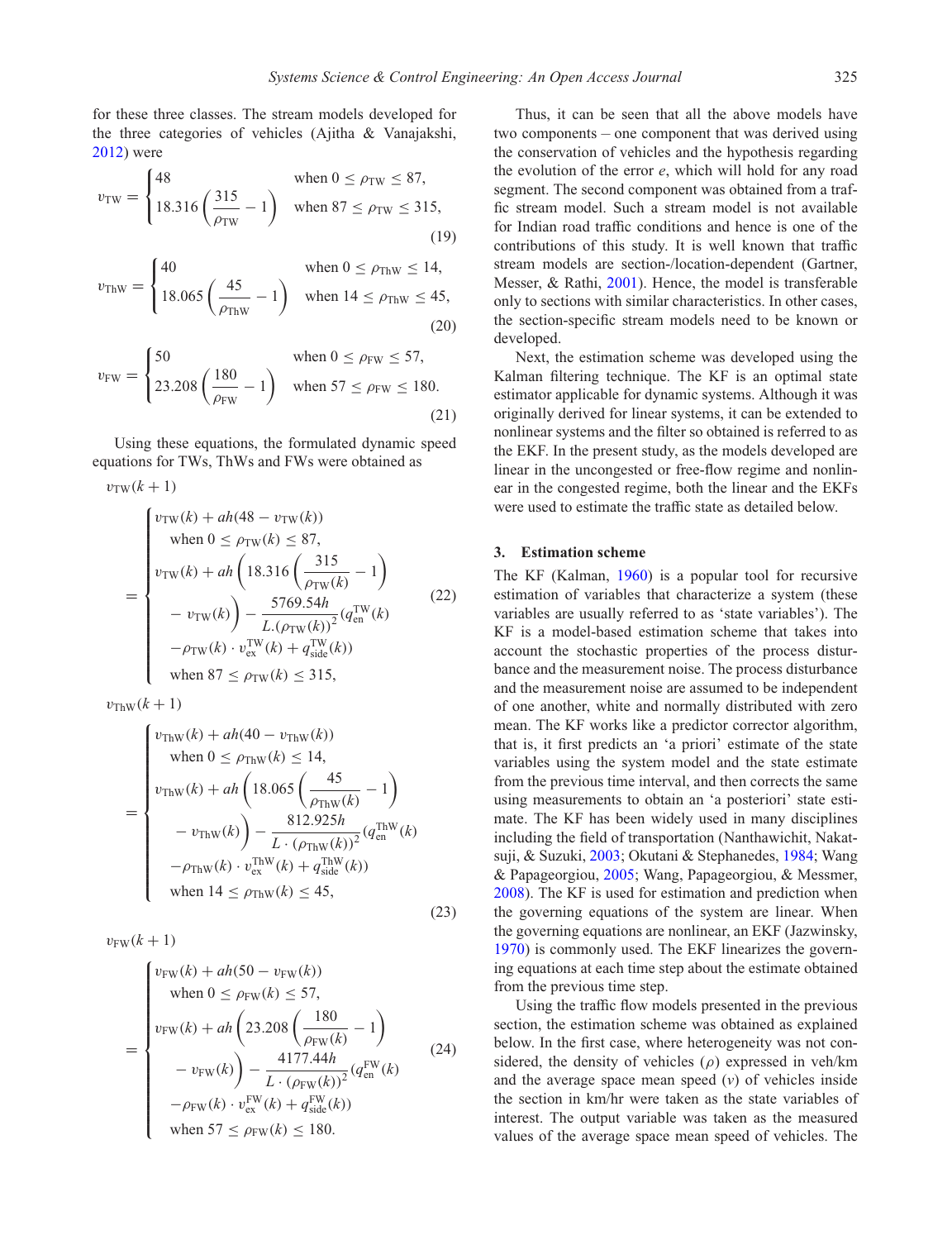rates at which vehicles enter into the section from upstream and from the side road in veh/hr were provided as inputs to the estimation scheme. Similarly, for the second case, where heterogeneity was incorporated by expressing all variables in PCU units, density  $(\rho)$  expressed in PCU/km and average space mean speed (*v*) in km/hr were considered as state variables, measured values of average space mean speed of vehicles as the output variable and flow passing the upstream and side road in PCU/hr as inputs to the scheme. For the third case, where different classes of vehicles were explicitly considered in modelling, density of TWs ( $\rho_{TW}$ ), ThWs ( $\rho_{ThW}$ ) and FWs ( $\rho_{FW}$ ) and average space mean speed of TWs  $(v_{TW})$ , ThWs  $(v_{ThW})$  and FWs  $(v_{FW})$  were taken as the state variables of interest. The output variables were taken as the measured values of space mean speeds of these three classes of vehicles and inputs were taken as flow of these three classes of vehicles from upstream and through side roads.

Since the governing equations of the models in the uncongested regime were linear, the KF was used as below. Consider a linear system whose model takes the form:

$$
\mathbf{x}_{k+1} = \mathbf{A}\mathbf{x}_k + \mathbf{B}\mathbf{u}_k + \mathbf{w}_k, \tag{25}
$$

$$
\mathbf{z}_k = \mathbf{H}\mathbf{x}_k + \mathbf{v}_k, \tag{26}
$$

where  $\mathbf{x}_k$  is the system state,  $\mathbf{z}_k$  is the system output,  $\mathbf{u}_k$  is the system input,  $w_k$  is the process disturbance and  $v_k$  is the measurement noise at the *k*th instant of time. The matrix **A** relates the state at the *k*th instant of time to the state at  $(k + 1)$ th instant of time and the matrix **B** relates the input to the state.

Now the following steps are used recursively for estimation:

(1) The a priori estimate in the  $(k+1)$ <sup>th</sup> interval of time was obtained through

$$
\hat{\mathbf{x}}_{k+1}^{-} = \mathbf{A}\hat{\mathbf{x}}_{k}^{+} + \mathbf{B}\mathbf{u}_{k}.
$$

(2) The a priori error covariance in the  $(k + 1)$ th interval of time was obtained through

$$
\mathbf{P}_{k+1}^- = \mathbf{A} \mathbf{P}_k^+ \mathbf{A}^{\mathrm{T}} + \mathbf{Q}.
$$

(3) The Kalman gain  $K_{k+1}$  was calculated through

$$
\mathbf{K}_{k+1} = \mathbf{P}_{k+1}^{-} \mathbf{H}^{T} (\mathbf{H} \mathbf{P}_{k+1}^{-} \mathbf{H}^{T} + \mathbf{R})^{-1}.
$$

(4) Then, the a posteriori state estimate was calculated through

$$
\mathbf{x}_{k+1}^+ = \mathbf{x}_{k+1}^- + \mathbf{K}_{k+1}(\mathbf{z}_{k+1} - \mathbf{H}\mathbf{x}_{k+1}^-).
$$

(5) Finally, the a posteriori error covariance was obtained through

$$
\mathbf{P}_{k+1}^{+} = (1 - \mathbf{K}_{k+1} \mathbf{H}) \mathbf{P}_{k+1}^{-}.
$$

Here, **Q** is the process disturbance covariance, **R** is the measurement noise covariance and **H** is the matrix which relates the state to the measurement. Also,  $\hat{\mathbf{x}}_k^-$  and  $\hat{\mathbf{x}}_k^+$  denote, respectively, the a priori estimate and the a posteriori estimate of the state variables at the *k*th instant of time. Similarly,  $P_k^-$  and  $P_k^+$  denote, respectively, the a priori and the a posteriori error covariance at the *k*th instant of time.

In the present study, since the models in the congested regime were nonlinear, an extended KF was used. The EKF linearizes the governing equations at each time step about the estimate obtained from the previous time step. Consider a nonlinear system whose model is given by

$$
\mathbf{x}_{k+1} = \mathbf{f}(\mathbf{x}_k, \mathbf{u}_k, \mathbf{w}_{1k}),\tag{27}
$$

$$
\mathbf{z}_k = \mathbf{g}(\mathbf{x}_k, \mathbf{v}_{1k}),\tag{28}
$$

where **f** represents the nonlinear function that relates the state at time step *k* to the state at time step  $k + 1$ . Similarly, **g** is the nonlinear function that relates the state to the measurement. The above equations can be linearized using Taylor's Series expansion to result in

$$
\mathbf{x}_{k+1} = \tilde{\mathbf{x}}_{k+1} + \mathbf{A}_1(\mathbf{x}_k - \hat{\mathbf{x}}_k^+) + \mathbf{W}\mathbf{w}_{1k},
$$
 (29)

$$
\mathbf{z}_k = \tilde{\mathbf{z}}_k + \mathbf{H}_1(\mathbf{x}_k - \tilde{\mathbf{x}}_k) + \mathbf{V}\mathbf{v}_{1k},
$$
 (30)

where  $\tilde{x}$  and  $\tilde{z}$  are the approximate state and measurement variables without considering the process disturbance and measurement noise as indicated by Equations (31) and  $(32)$ ,  $A_1$  is the matrix of the partial derivative of **f** with respect to **x**, **W** is the matrix of the partial derivative of **f** with respect to  $w_1$ ,  $H_1$  is the matrix of the partial derivative of **g** with respect to **x** and **V** is the matrix of the partial derivative of  $g$  with respect to  $v_1$ . Thus,

$$
\tilde{\mathbf{x}}_{k+1} = \mathbf{f}(\hat{\mathbf{x}}_k^+, \mathbf{u}_k, 0),\tag{31}
$$

$$
\tilde{\mathbf{z}}_k = \mathbf{g}(\tilde{\mathbf{x}}_k, 0). \tag{32}
$$

Now the following steps were followed recursively for estimation using EKF:

(1) The a priori estimate in the  $(k+1)$ th interval of time was obtained through

$$
\hat{\mathbf{x}}_{k+1}^- = \mathbf{f}(\hat{\mathbf{x}}_k^+, \mathbf{u}_k).
$$

(2) The a priori error covariance in the  $(k + 1)$ th interval of time was obtained through

$$
\mathbf{P}_{k+1}^- = \mathbf{A}_1 \mathbf{P}_k^+ \mathbf{A}_1^{\mathrm{T}} + \mathbf{W} \mathbf{Q} \mathbf{W}^{\mathrm{T}}.
$$

(3) The Kalman gain  $K_{k+1}$  was calculated through

$$
\mathbf{K}_{K+1} = \mathbf{P}_{k+1}^{-} \mathbf{H}_{1}^{T} [\mathbf{H}_{1} \mathbf{P}_{k+1}^{-} \mathbf{H}_{1}^{T} + \mathbf{V} \mathbf{R} \mathbf{V}^{T}]^{-1}.
$$

(4) Then, the a posteriori state estimate was calculated through

$$
\hat{\mathbf{x}}_{k+1}^{+} = \hat{\mathbf{x}}_{k+1}^{-} + \mathbf{K}_{k+1}(\mathbf{z}_{k+1} - \mathbf{g}(\hat{\mathbf{x}}_{k+1}^{-})).
$$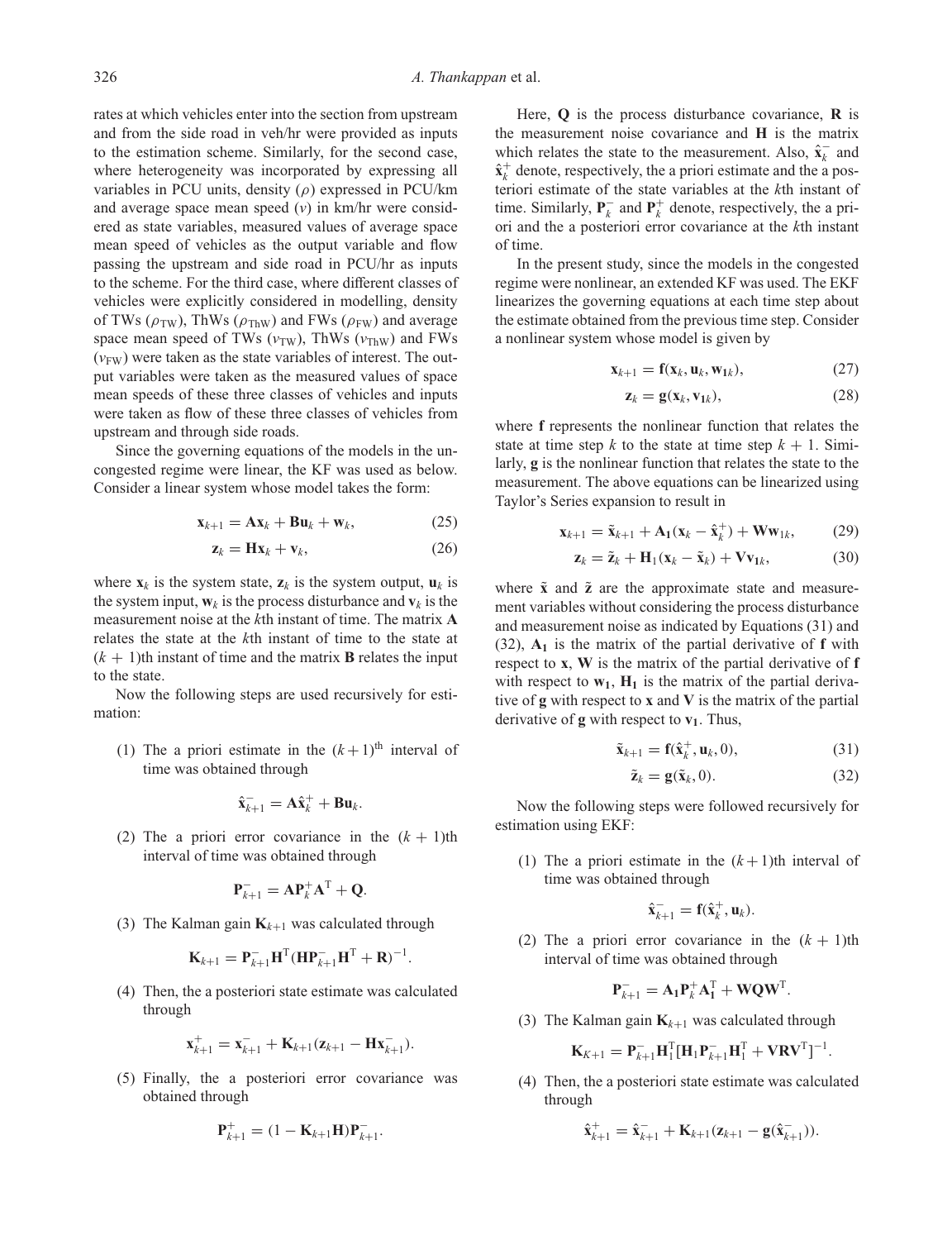(5) Finally, the a posteriori error covariance was obtained through

$$
\mathbf{P}_{k+1}^+ = [\mathbf{I} - \mathbf{K}_{k+1} \mathbf{H}_1] \mathbf{P}_{k+1}^-.
$$

In the present study, the following parameters were identified in free-flow regime for the first case where heterogeneity was not considered:

$$
\mathbf{x}(k) = \begin{bmatrix} \rho(k) \\ v(k) \end{bmatrix}, \quad \mathbf{u} = \begin{bmatrix} q_{\text{en}} \\ q_{\text{side}} \end{bmatrix}, \quad \mathbf{z}(k) = v(k),
$$

$$
\mathbf{A} = \begin{bmatrix} 1 - \frac{h \cdot v_{\text{ex}}(k)}{L} & 0 \\ 0 & 1 - ah \end{bmatrix},
$$

$$
\mathbf{B} = \begin{bmatrix} \frac{h}{L} & \frac{h}{L} \\ 0 & 0 \end{bmatrix}, \quad \mathbf{H} = \begin{bmatrix} 0 & 1 \end{bmatrix}.
$$

In the congested regime for this case, the parameters were obtained as

$$
\mathbf{f} = \begin{bmatrix} \rho(k) + \frac{h}{L}(q_{en}(k) - \rho(k) \cdot v_{ex}(k) + q_{side}(k)) \\ v(k) + ah \left(20.226 \left(\frac{519}{\rho(k)} - 1\right) - v(k)\right) \\ -\frac{10497.29h}{L \cdot (\rho(k))^{2}} (q_{en}(k) - \rho(k) \cdot v_{ex}(k) \\ + q_{side}(k)) \end{bmatrix},
$$

$$
\mathbf{A}_{1} = \begin{bmatrix} 1 - \frac{h \cdot v_{ex}(k)}{L} & 0 \\ \frac{-10497.29h}{(\rho(k))^{2}} \left[a - \frac{2}{L \cdot \rho(k)} (q_{en}(k) + q_{side}(k)) + \frac{v_{ex}(k)}{L}\right] & 1 - ah \\ + q_{side}(k)) + \frac{v_{ex}(k)}{L} & 1 - ah \end{bmatrix},
$$

$$
\mathbf{W} = \begin{bmatrix} h & 0 \\ 0 & h \end{bmatrix}, \quad \mathbf{H}_{1} = [0 \quad 1], \quad \mathbf{V} = 1.
$$

where density  $\rho$  is in veh/km and flow rates  $q_{en}$  and  $q_{side}$ are in veh/hr.

Similarly, for the second case, where all variables were considered in PCU units, the parameters for the free-flow regime were the same as that of the previous case except that the variables such as density and flow rates were considered in PCU units. In the congested regime, the parameters such as  $W$ ,  $H_1$  and  $V$  remain same as that of the first case and the nonlinear function **f** and **A1** was obtained

as

$$
\mathbf{f} = \begin{bmatrix} \rho(k) + \frac{h}{L}(q_{en}(k) - \rho(k) \cdot v_{ex}(k) + q_{side}(k)) \\ v(k) + ah \left( 23.5 \left( \frac{429}{\rho(k)} - 1 \right) - v(k) \right) \\ - \frac{10081.5h}{L \cdot (\rho(k))^2} (q_{en}(k) - \rho(k) \cdot v_{ex}(k) \\ + q_{side}(k)) \end{bmatrix},
$$

$$
\mathbf{A}_1 = \begin{bmatrix} 1 - \frac{h \cdot v_{ex}(k)}{L} & 0 \\ \frac{-10081.5h}{(\rho(k))^2} \left[ a - \frac{2}{L \cdot \rho(k)} (q_{en}(k) + q_{side}(k)) + \frac{v_{ex}(k)}{L} \right] & 1 - ah \end{bmatrix},
$$

where density  $\rho$  is in PCU/km and flow rates  $q_{en}$  and  $q_{side}$ are in PCU/hr.

For the third case, where different classes of vehicles were considered separately, the parameters in free-flow regime were obtained as

$$
\mathbf{x}(k) = \begin{bmatrix} \rho_{\text{TW}}(k) \\ \rho_{\text{FW}}(k) \\ \rho_{\text{FW}}(k) \\ v_{\text{TW}}(k) \\ v_{\text{TW}}(k) \\ v_{\text{FW}}(k) \end{bmatrix}, \quad \mathbf{u} = \begin{bmatrix} q_{\text{cm}}^{\text{TW}} \\ q_{\text{side}}^{\text{TW}} \\ q_{\text{side}}^{\text{FW}} \\ q_{\text{side}}^{\text{FW}} \end{bmatrix}, \quad \mathbf{z}(k) = \begin{bmatrix} v_{\text{TW}}(k) \\ v_{\text{TW}}(k) \\ v_{\text{FW}}(k) \end{bmatrix},
$$

$$
\mathbf{A} = \begin{bmatrix} 1 - \frac{h \cdot v_{\text{ex}}^{\text{TW}}}{L} & 0 & 0 \\ 0 & 1 - \frac{h \cdot v_{\text{ex}}^{\text{TW}}}{L} & 0 \\ 0 & 0 & 1 - \frac{h \cdot v_{\text{ex}}^{\text{TW}}}{L} \\ 0 & 0 & 0 \\ 0 & 0 & 0 \\ 0 & 0 & 0 \\ 0 & 0 & 0 \end{bmatrix}
$$

$$
\mathbf{A} = \begin{bmatrix} 1 - ah & 0 & 0 \\ 0 & 0 & 0 \\ 0 & 0 & 0 \\ 0 & 0 & 1 - ah \\ 0 & 1 - ah & 0 \\ 0 & 0 & 1 - ah \end{bmatrix},
$$

$$
\mathbf{H} = \begin{bmatrix} 0 & 0 & 0 & 1 & 0 & 0 \\ 0 & 0 & 0 & 0 & 1 \\ 0 & 0 & 0 & 0 & 1 \\ 0 & 0 & 0 & 0 & 1 \end{bmatrix}
$$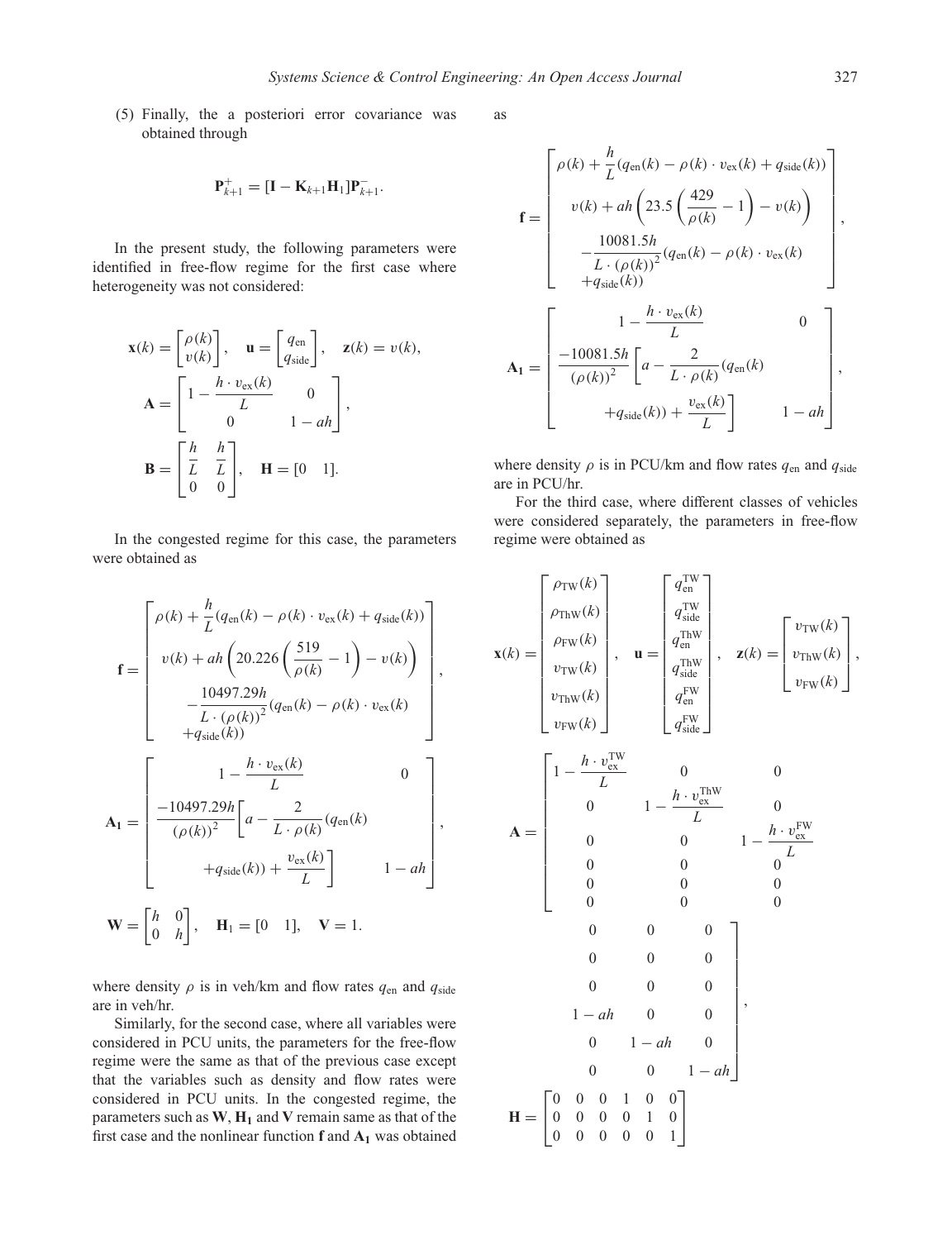.

and in the congested regime for the same case, the nonlinear function **f** was obtained as

$$
f = \n\begin{bmatrix}\n\rho_{TW}(k) + \frac{h}{L}(q_{en}^{TW}(k) - \rho_{TW}(k) \\
v_{ex}^{TW}(k) + q_{side}^{TW}(k))\n\end{bmatrix}
$$
\n
$$
\rho_{ThW}(k) + \frac{h}{L}(q_{en}^{ThW}(k) - \rho_{ThW}(k) \\
\cdot v_{ex}^{ThW}(k) + q_{side}^{ThW}(k))\n\end{bmatrix}
$$
\n
$$
\rho_{FW}(k) + \frac{h}{L}(q_{en}^{FW}(k) - \rho_{FW}(k) \\
\cdot v_{ex}^{FW}(k) + q_{side}^{FM}(k))\n\end{bmatrix}
$$
\n
$$
v_{TW}(k) + ah \left(18.316 \left(\frac{315}{\rho_{TW}(k)} - 1\right) - v_{TW}(k)\right) \\
-\frac{5769.54h}{L \cdot (\rho_{TW}(k))^{2}} (q_{en}^{TW}(k) - \rho_{TW}(k) \\
\cdot v_{ex}^{TW}(k) + q_{side}^{TW}(k))\n\end{bmatrix}
$$
\n
$$
v_{ThW}(k) + ah \left(18.065 \left(\frac{45}{\rho_{ThW}(k)} - 1\right) - v_{ThW}(k)\right) \\
-\frac{812.925h}{L \cdot (\rho_{ThW}(k))^{2}} (q_{en}^{ThW}(k) - \rho_{ThW}(k) \\
\cdot v_{ex}^{ThW}(k) + q_{side}^{ThW}(k))\n\end{bmatrix}
$$
\n
$$
v_{FW}(k) + ah \left(23.208 \left(\frac{180}{\rho_{FW}(k)} - 1\right) - v_{FW}(k)\right) \\
v_{FW}(k) + ah \left(23.208 \left(\frac{180}{\rho_{FW}(k)} - 1\right) - v_{FW}(k) \\
\cdot v_{ex}^{FW}(k) + q_{side}^{FW}(k) - \rho_{FW}(k) \\
\cdot v_{ex}^{FW}(k) + q_{side}^{FW}(k)
$$

Other parameters such as  $A_1$ ,  $W_1$ ,  $H_1$  and V for this case were derived as before. The initial values of the state variables were assumed in all the three cases and the above estimation schemes were implemented. The results from these estimation schemes were compared with the actual values collected from the field.

### **4. Data collection and extraction**

Data collection for the present study was carried out using the video recording technique on a stretch on the Rajiv Gandhi road, Chennai, India. The selected stretch was a six-lane roadway, with three lanes in each direction. For the present study, only one direction of traffic was considered. The section had one side road and the vehicles entering through it were counted manually. Video data were collected at the entry and exit points of the selected section of roadway during one hour each on five week days and

two hours and three hours each on two other week days. The collected videos were later analysed in the laboratory to extract the required data. Data extraction was carried out manually due to lack of any reliable automated data extraction methods and was carried out separately for all the three classes of vehicles considered. The flow data passing the entry and exit sections were extracted for every one-minute interval by counting the number of TWs, ThWs and FWs travelling in all the three lanes. The spot speeds of TWs, ThWs and FWs passing the entry and exit sections were determined for every one minute by measuring the time taken to cross a known distance. The space mean speeds were then computed for these three classes by taking the harmonic mean (HM) of spot speeds (May, [1990\)](#page-11-32). The average space mean speed values of vehicles were computed by averaging the HM values at the entry and exit sections. The actual densities of the three classes of vehicles at every one-minute interval required for corroboration of the estimation scheme were determined using input– output analysis (May, [1990\)](#page-11-32). The initial numbers of TWs, ThWs and FWs present inside the section (required for the input output analysis) were measured by taking a still picture of the section at the start of the data collection. For implementing and corroborating the first scheme, data were considered without classifying them into different classes. In the case of the second scheme, PCU converted values were used and for the third scheme, the classified data were used.

## **5. Results**

The estimated values of state variables were compared with the actual values obtained from field. The performance of this approach was quantified by calculating the mean absolute percentage error (MAPE) given by

$$
MAPE = \left[ \frac{1}{N} \sum_{i=1}^{N} \frac{|x_{est} - x_{obs}|}{x_{obs}} \right] 100, \quad (33)
$$

where  $x_{est}$  and  $x_{obs}$  are the estimated and observed values of the state variable, respectively, and *N* is the total number of observations. The estimated values of average space mean speed values were found to converge with the measured values in all the three cases. The plots of the estimated values of densities using PCU converted data against the actual values for two representative days are shown in Figures [2](#page-10-0) and [3,](#page-10-1) respectively. The MAPE values for traffic density estimates for all days using the three different schemes are tabulated in Table [1.](#page-10-2)

According to Lewis' interpretation of MAPE results (Kenneth & Ronald, [1982\)](#page-11-33), any forecast with a MAPE value of up to 10% is considered as highly accurate, 11–20% as good, 21–50% as reasonable and greater than 50% as weak and inaccurate. Based on this, it can be seen that the results are good for five out of the seven days and reasonable for the remaining two days for all the schemes.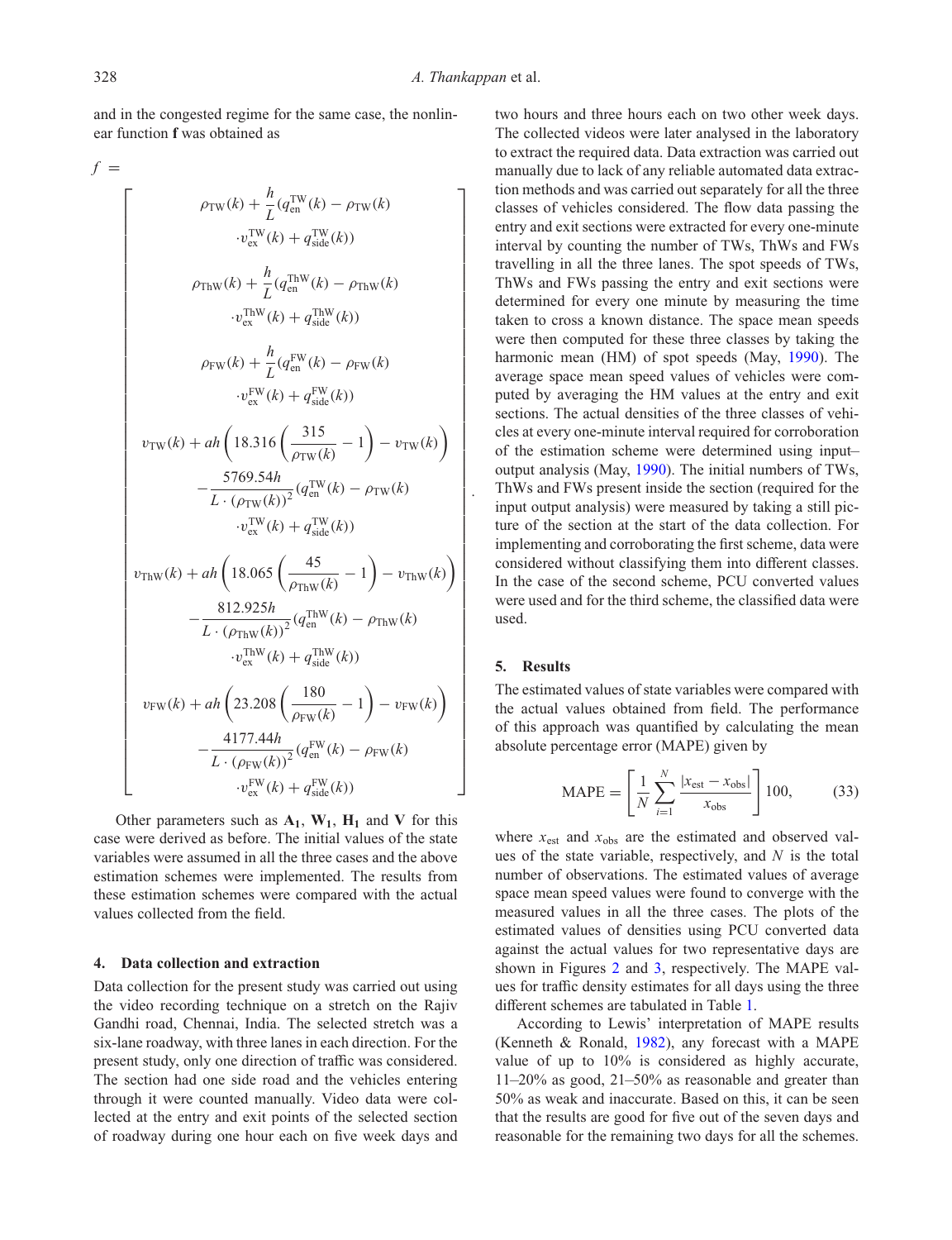

<span id="page-10-0"></span>Figure 2. Comparison of the actual and estimated values of density of representative Day 1.



<span id="page-10-1"></span>Figure 3. Comparison of the actual and estimated values of density of representative Day 2.

| Table 1. |  |  |  |  | MAPE for density estimation. |
|----------|--|--|--|--|------------------------------|
|----------|--|--|--|--|------------------------------|

<span id="page-10-2"></span>

| Day   | Without<br>considering<br>heterogeneity | MAPE $(\% )$<br>Heterogeneity<br>introduced in<br>terms of PCU | Heterogeneity<br>by including<br>different classes |
|-------|-----------------------------------------|----------------------------------------------------------------|----------------------------------------------------|
| Day 1 | 20.2                                    | 17.7                                                           | 17.6                                               |
| Day 2 | 13.1                                    | 11.6                                                           | 14.0                                               |
| Day 3 | 13.0                                    | 13.9                                                           | 12.6                                               |
| Day 4 | 24.1                                    | 23.8                                                           | 23.7                                               |
| Day 5 | 23.3                                    | 25.6                                                           | 23.8                                               |
| Day 6 | 15.1                                    | 14.2                                                           | 14.6                                               |
| Day 7 | 14.0                                    | 16.7                                                           | 20.8                                               |

It can also be seen that introduction of heterogeneity in terms of PCU or considering different classes of vehicles separately improved results for a few days. However, the improvement may not be significant enough compared to the efforts involved in data collection and extraction. Considering the stochastic nature of Indian traffic, the performance of all the estimation schemes is promising.

#### **6. Conclusions**

A model-based approach was developed for the estimation of traffic states in Indian heterogeneous traffic conditions using the Kalman filtering approach. A non-continuum lumped-parameter macroscopic model was proposed using the law of conservation of vehicles and a dynamic speed equation incorporating an empirically developed traffic stream model. Traffic density and aggregate space mean speed were identified as the state variables of interest. The scheme was implemented initially without considering heterogeneity and then heterogeneity was incorporated in terms of standard PCU units as well as by explicitly considering different categories of vehicles into the modelling and estimation processes. It was observed that converting heterogeneous traffic into a homogeneous equivalent using constant values of PCU was a good representation in the proposed non-continuum macroscopic modelling approach, when compared with the alternative approach of including different categories of vehicles in the model. The model-based scheme with speed as measurement was performing better under all traffic conditions. The estimation scheme was corroborated using data collected from a road stretch in Chennai, India, using the videographic technique. The results obtained were compared with the actual values and were found to be promising. The space mean speed estimates can be used to estimate and predict the travel time of vehicles in a given road stretch and traffic density is useful in the prediction of congestion. An advantage of this scheme is that it can be easily integrated with real-time data, if available, and can be used for realtime implementations. Successful implementation of such systems will help in better management of traffic through real-time ITS applications. The dynamic model developed in this study can also be used to develop control schemes for regulating the flow of traffic on Indian roads.

Overall, the main contributions of this study are:

- This study is one of the first steps towards dynamic modelling of Indian Traffic by treating it as a noncontinuum and applying it for real-time traffic state estimation.
- The developed traffic stream model is one of the first stream models for Indian urban road traffic conditions that helped in the development of a dynamic macroscopic model applied to Indian traffic conditions.
- The comprehensive non-continuum macroscopic model developed for describing the flow of traffic will overcome the limitations in modelling traffic as a continuum and will be useful in characterizing Indian traffic.
- The developed model-based scheme for real-time estimation of traffic density using the Kalman filtering technique can take into account the variability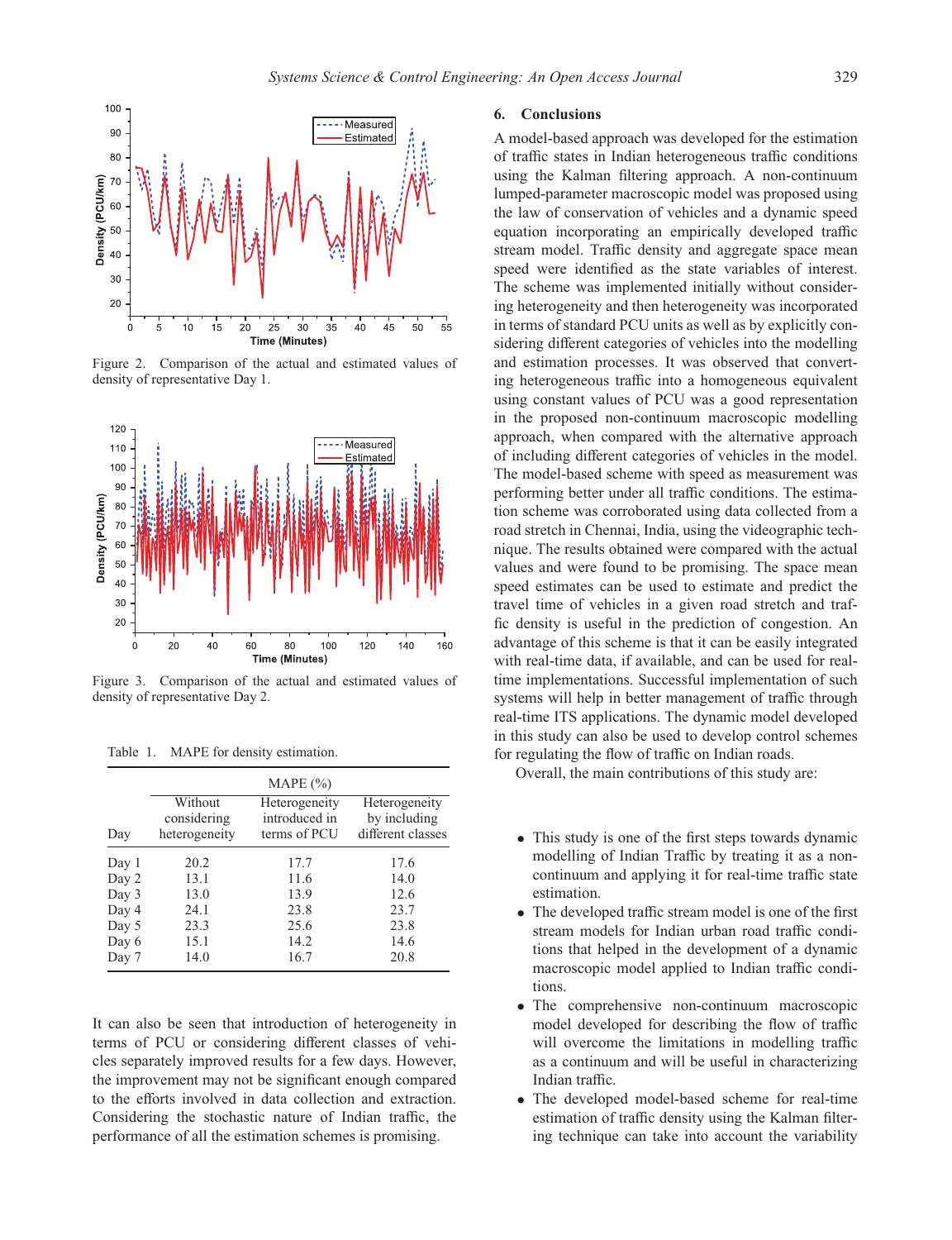arising from heterogeneity to a large extent, leading to better prediction accuracy.

#### **Funding**

The second author acknowledges the support provided by the Department of Science and Technology, Government of India [grant No. SR/FTP/ETA-55/2007]. The authors also acknowledge the support provided by the Ministry of Urban Development, Government of India [grant No. N-11025/30/2008-UCD].

## **Disclosure statement**

No potential conflict of interest was reported by the authors.

#### **References**

- <span id="page-11-23"></span>Ajitha, T., & Vanajakshi, L. (2012, January). *Development of optimized traffic stream models under heterogeneous traffic conditions*. Proc. 91st transportation research board annual meeting, Washington, DC, USA.
- <span id="page-11-6"></span>Anand, R. A., Vanajakshi, L., & Subramanian, S. C. (2011, June). *Traffic density estimation under heterogeneous traffic conditions using data fusion*. Intelligent vehicles symposium (IV), 2011 IEEE, pp. 31–36.
- <span id="page-11-8"></span>Chakroborty, P., & Kikuchi, S. (1999). Evaluation of the general motors based car-following models and a proposed fuzzy inference model. *Transportation Research C: Emerging Technologies*, *7*, 209–235.
- <span id="page-11-9"></span>Chakroborty, P., & Maurya, A. K. (2008). Microscopic analysis of cellular automata based traffic flow models and an improved model. *Transport Reviews*, *28*, 717–734.
- <span id="page-11-20"></span>Chu, L., Oh, S., & Recker, W. (2005, January). *Adaptive Kalman filter based freeway travel time estimation*. 84th TRB annual meeting, Washington, DC, USA.
- <span id="page-11-24"></span>Coddington, E. A. (1989). *An introduction to ordinary differential equations*. New York, NY: Dover Publications.
- <span id="page-11-2"></span>Daganzo, C. F. (1994a). The cell transmission model: A dynamic representation of highway traffic consistent with hydrodynamic theory. *Transportation Research B: Methodological*, *28*(4), 269–287.
- <span id="page-11-3"></span>Daganzo, C. F. (1994b). The cell transmission model, part II: Network traffic. *Transportation Research B*, *29*(2), 279–293.
- <span id="page-11-27"></span>Gartner, N., Messer, C. J., & Rathi, A. K. (2001). *Traffic flow theory a state-of-the-art report* (Transportation Research Board Special Report 165). Wasington, DC: Springer-Verlag.
- <span id="page-11-14"></span>Gazis, D. C., & Knapp, C. H. (1971). On-line estimation of traffic densities from time-series of flow and speed data. *Transportation Science*, *5*(3), 283–301.
- <span id="page-11-16"></span>Gazis, D. C., & Szeto, M. W. (1974). *Design of density-measuring systems for roadways*. Transportation Research Record 495, Transportation Research Board, pp. 44–52 (No. HS-015 791).
- <span id="page-11-26"></span>Gopal, M. (1984). *Modern control system theory*. New York, NY: John Wiley and Sons.
- <span id="page-11-10"></span>Gupta, S., Chakroborty, P., & Mukherjee, A. (1998). *Microscopic simulation of vehicular traffic on congested roads*. Proceedings of the international symposium on Industrial Robotic Systems-98, Bangalore, India.
- <span id="page-11-21"></span>Hegyi, A., Girimonte, D., Babuska, R., & De Schutter, B. (2006, September). *A comparison of filter configurations for freeway traffic state estimation*. Intelligent transportation systems conference. ITSC'06, Toronto, Canada, IEEE, pp. 1029–1034.
- <span id="page-11-19"></span>Hoogendoorn, S. P., & Bovy, P. H. L. (2000). Continuum modeling of multiclass traffic flow. *Transportation Research Part B: Methodological*, *34*, 123–146.
- <span id="page-11-1"></span>Hoogerdoorn, S. P., & Bovy, P. H. L. (2001). State-of-the-art of vehicular traffic flow modelling. Proceedings of Institution of Mechanical Engineers, Part I. *Journal of Systems and Control Engineering*, *215*, 283–304.
- <span id="page-11-17"></span>Houpt, P., Kurkjian, A., Gershwin, S. B., & Willsky, A. S. (1979, December). *Estimation of roadway traffic density on freeways using presence detector data*. Decision and control including the symposium on adaptive processes, 1979 18th IEEE, 18, pp. 524–525.
- <span id="page-11-25"></span>Ioannou, P. A., & Chien, C. C. (1993). Autonomous intelligent cruise control. *IEEE Transactions on Vehicular Technology*, *42*(4), 657–672.
- <span id="page-11-22"></span>IRC: 106. (1990). *Guidelines for capacity of urban roads in plain areas*. New Delhi: IRC.
- <span id="page-11-0"></span>Jabari, S. E., & Liu, H. X. (2013). A stochastic model of traffic flow: Gaussian approximation and estimation. *Transportation Research B: Methodological*, *47*, 15–41.
- <span id="page-11-31"></span>Jazwinsky, A. H. (1970). *Stochastic processes and filtering theory*. New York, NY: Academic Press.
- <span id="page-11-28"></span>Kalman, R. E. (1960). A new approach to linear filtering and prediction problems. *Journal of Basic Engineering*, *82*, 35–45.
- <span id="page-11-33"></span>Kenneth, D. L., & Ronald, K. K. (1982). *Advances in business and management forecasting*. London: Emerald Books.
- <span id="page-11-5"></span>Kerner, B. S., & Klenov, S. L. (2004). Spatial–temporal patterns in heterogeneous traffic flow with a variety of driver behavioural characteristics and vehicle parameters. *Journal of Physics A: Mathematical and General*, *37*, 8753–8788.
- <span id="page-11-18"></span>Kurkjian, A., Gershwin, S. B., Houpt, P. K., Willsky, A. S., Chow, E. Y., & Greene, C. S. (1980). Estimation of roadway traffic density on freeways using presence detector data. *Transportation Science*, *14*(3), 232–261.
- <span id="page-11-4"></span>Logghe, S., & Immers, L. H. (2003). *Heterogeneous traffic flow modeling with the LWR model using passenger–car equivalents*. Proc.10th world congress on ITS, Madrid.
- <span id="page-11-11"></span>Mallikarjuna, C., & Rao, K. R. (2009). Cellular automata model for heterogeneous traffic. *Journal of Advanced Transportation*, *43*, 321–345.
- <span id="page-11-12"></span>Mathew, T. V., Gundaliya, P., & Dhingra, S. L. (2006, August). *Heterogeneous traffic flow modeling and simulation using cellular automata*. Proceedings of 9th international conference on Applications of Advanced Technology in Transportation, Chicago.
- <span id="page-11-13"></span>Maurya, A. K., & Chakroborty, P. (2008, September). *Microscopic model for simulation of uninterrupted mixed traffic streams without lane discipline*. Proceedings of the international conference on Best Practices to Relieve Congestion on Mixed-Traffic Urban Streets in Developing Countries, Chennai, India.
- <span id="page-11-32"></span>May, A. D. (1990). *Traffic flow fundamentals*. Englewood Cliffs, NJ: Prentice Hall.
- <span id="page-11-15"></span>Nahi, N. E., & Trivedi, A. N. (1973). Recursive estimation of traffic variables: Section density and average speed. *Transportation Science*, *7*(3), 269–286.
- <span id="page-11-29"></span>Nanthawichit, C., Nakatsuji, T., & Suzuki, H. (2003, January). *Application of probe vehicle data for real time traffic state estimation and short term travel time prediction on a freeway*. 82nd transportation research board annual meeting, Washington, DC, USA.
- <span id="page-11-30"></span>Okutani, I., & Stephanedes, Y. J. (1984). Dynamic prediction of traffic volume through Kalman filtering theory. *Transportation Research B: Methodological*, *18*, 1–11.
- <span id="page-11-7"></span>Padiath, A., Vanajakshi, L., Subramanian, S. C., & Manda, H. (2009, October). *Prediction of traffic density for congestion analysis under Indian traffic conditions*. Intelligent